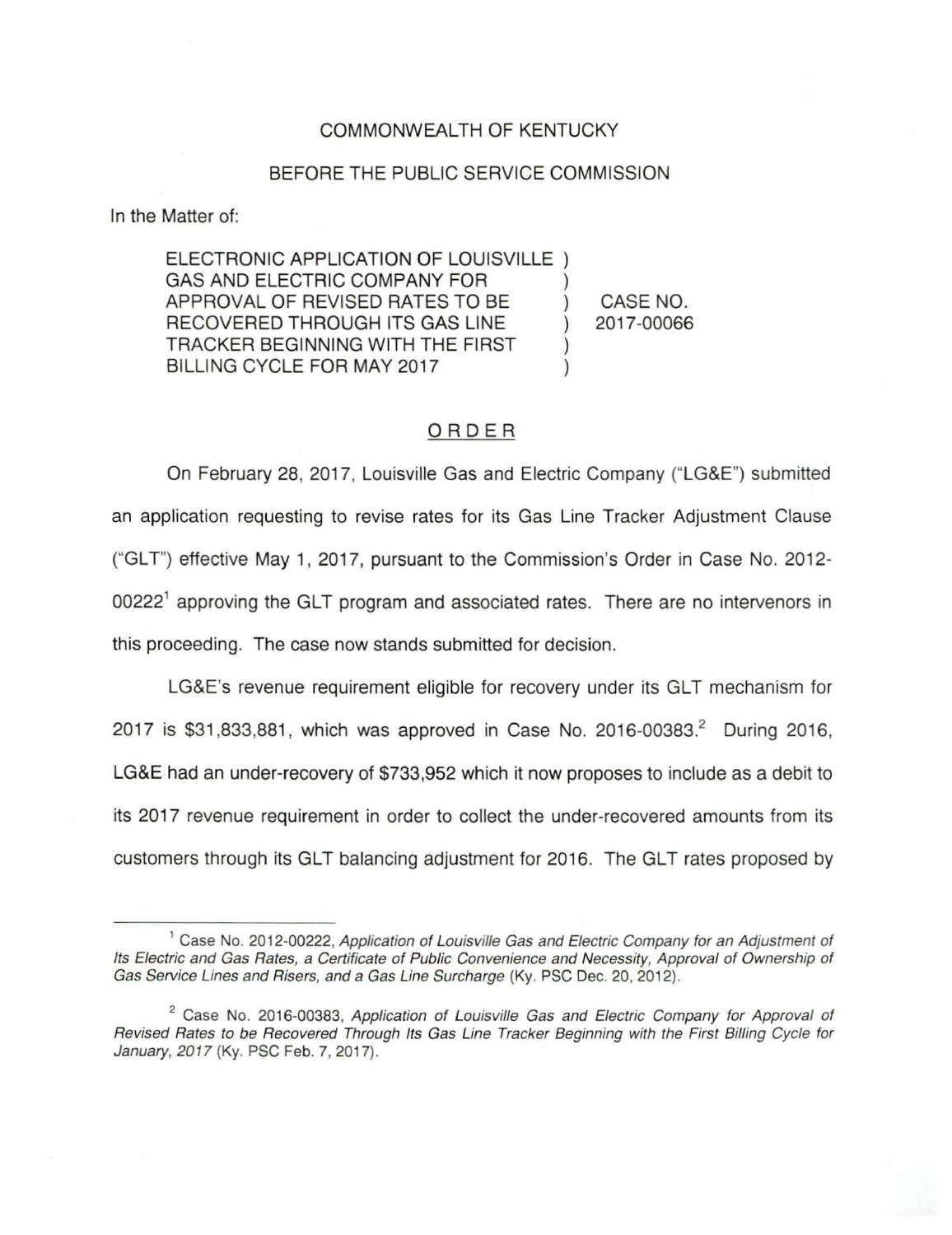LG&E to be effective May 1, 2017, reflect the expiration of its 2015 GLT balancing adjustment through which LG&E is collecting a previous under-recovery of \$1,355,673 from its customers.

Having reviewed the evidence of record and being otherwise sufficiently advised, the Commission finds that the information contained in LG&E's filing is in sufficient detail to support the reasonableness of LG&E's revised GLT rates.

IT IS HEREBY ORDERED that:

1. The GLT rates in the Appendix to this Order are approved for service rendered by LG&E on and after May 1, 2017.

2. Within 20 days of the date of this Order, LG&E shall file with this Commission, using the Commission's electronic Tariff Filing System, revised tariff sheets setting out the rates approved herein and reflecting that they were approved pursuant to this Order.

By the Commission



ATTEST:

D. Gramvel Gramvel

Executive Direct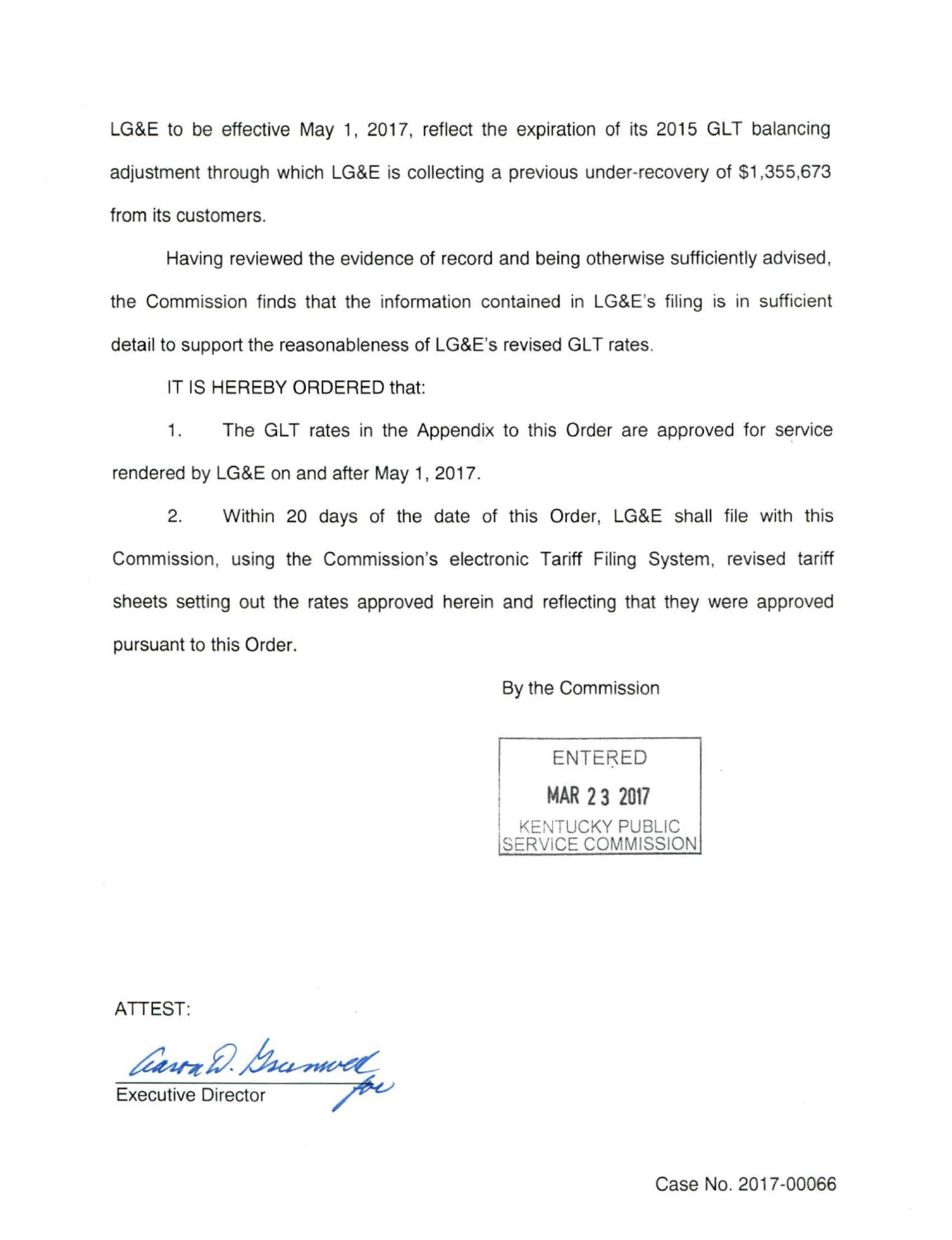## APPENDIX

# APPENDIX TO AN ORDER OF THE KENTUCKY PUBLIC SERVICE COMMISSION IN CASE NO. 2017-00066 DATED **MAR 2 3 2017**

The following rates and charges are prescribed for the customers in the area served by Louisville Gas And Electric Company. All other rates and charges not specifically mentioned herein shall remain the same as those in effect under authority of the Commission prior to the effective date of this Order.

Gas Line Tracker Rates:

| <b>RGS</b> - Residential Gas Service      | \$6.21     |
|-------------------------------------------|------------|
| VFD - Volunteer Fire Department Service   | \$6.21     |
| CGS - Commercial Gas Service              | \$33.13    |
| IGS - Industrial Gas Service              | \$313.74   |
| AAGS - As-Available Gas Service           | \$3,431.68 |
| DGGS - Distributed Generation Gas Service | \$0.00     |